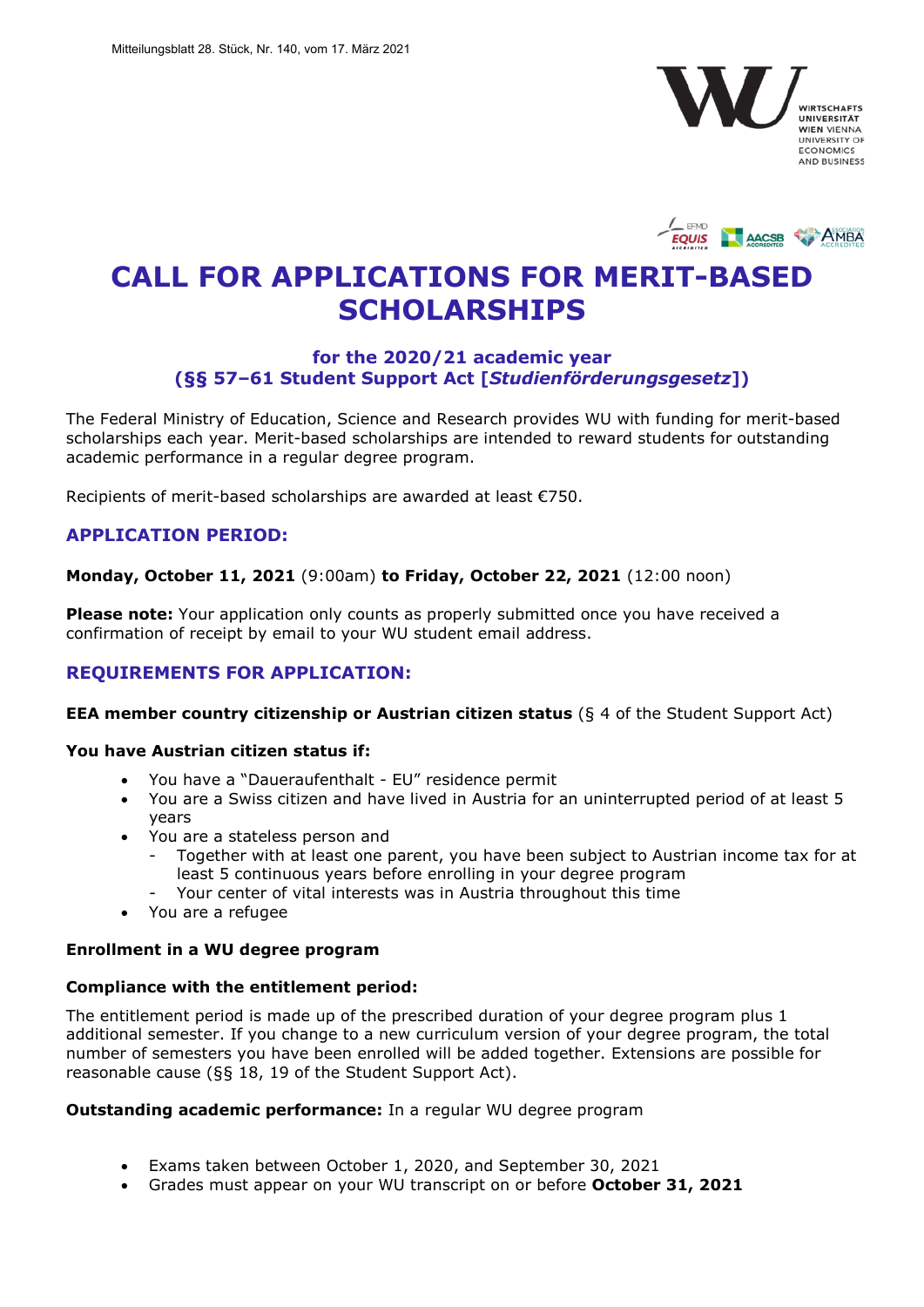## **What are the minimum academic requirements?**

## **Bachelor's Program in Business, Economics and Social Sciences**

- 52 ECTS credits worth of program-relevant exams in the 2020/21 academic year
- Grade point average: 1.5 for the 2020/21 academic year

## **Bachelor's Degree Program in Business Law**

- 52 ECTS credits worth of program-relevant exams in the 2020/21 academic year
- Grade point average: 1.7 for the 2020/21 academic year

## **Bachelor's Program in Business and Economics**

- 52 ECTS credits worth of program-relevant exams in the 2020/21 academic year
- Grade point average: 1.5 for the 2020/21 academic year

## **Master's programs**

- 52 ECTS credits worth of program-relevant exams in the 2020/21 academic year
- Grade point average: 1.0 for the 2020/21 academic year

# **Doctoral Program in Social and Economic Sciences**

- 18 ECTS credits worth of program-relevant exams in the 2020/21 academic year
- Grade point average: 1.0 for the 2020/21 academic year
- The Research Proposal is not included in the calculation of minimum academic performance and grade point average

# **Doctoral Program in Business Law**

- 18 ECTS credits worth of program-relevant exams in the 2020/21 academic year
- Grade point average: 1.0 for the 2020/21 academic year

# **PhD Program in Finance**

- 20 ECTS credits worth of program-relevant exams in the 2020/21 academic year
- Grade point average: 1.0 for the 2020/21 academic year
- The courses Finance Paper Reading A and B, Paper Writing, and the Research Seminars A and B are not included in the calculation of minimum academic performance and grade point average.

# **PhD Program in International Business Taxation**

- 24 ECTS credits worth of program-relevant exams in the 2020/21 academic year
- Grade point average: 1.0 for the 2020/21 academic year

# **PhD Program in Economic and Social Sciences**

- 24 ECTS credits worth of program-relevant exams in the 2020/21 academic year
- Grade point average: 1.0 for the 2020/21 academic year
- Electives and the Research Proposal are not included in the calculation of minimum academic performance and grade point average

# **Individual study programs with WU focus**

- 52 ECTS credits worth of program-relevant exams in the 2020/21 academic year
- Grade point average: 1.5 for the 2020/21 academic year
- For applications for an individual study program, transcripts for all exams taken for the individual study program and, if credit was transferred for other exams, any official credit transfer notifications must be submitted within the application period.